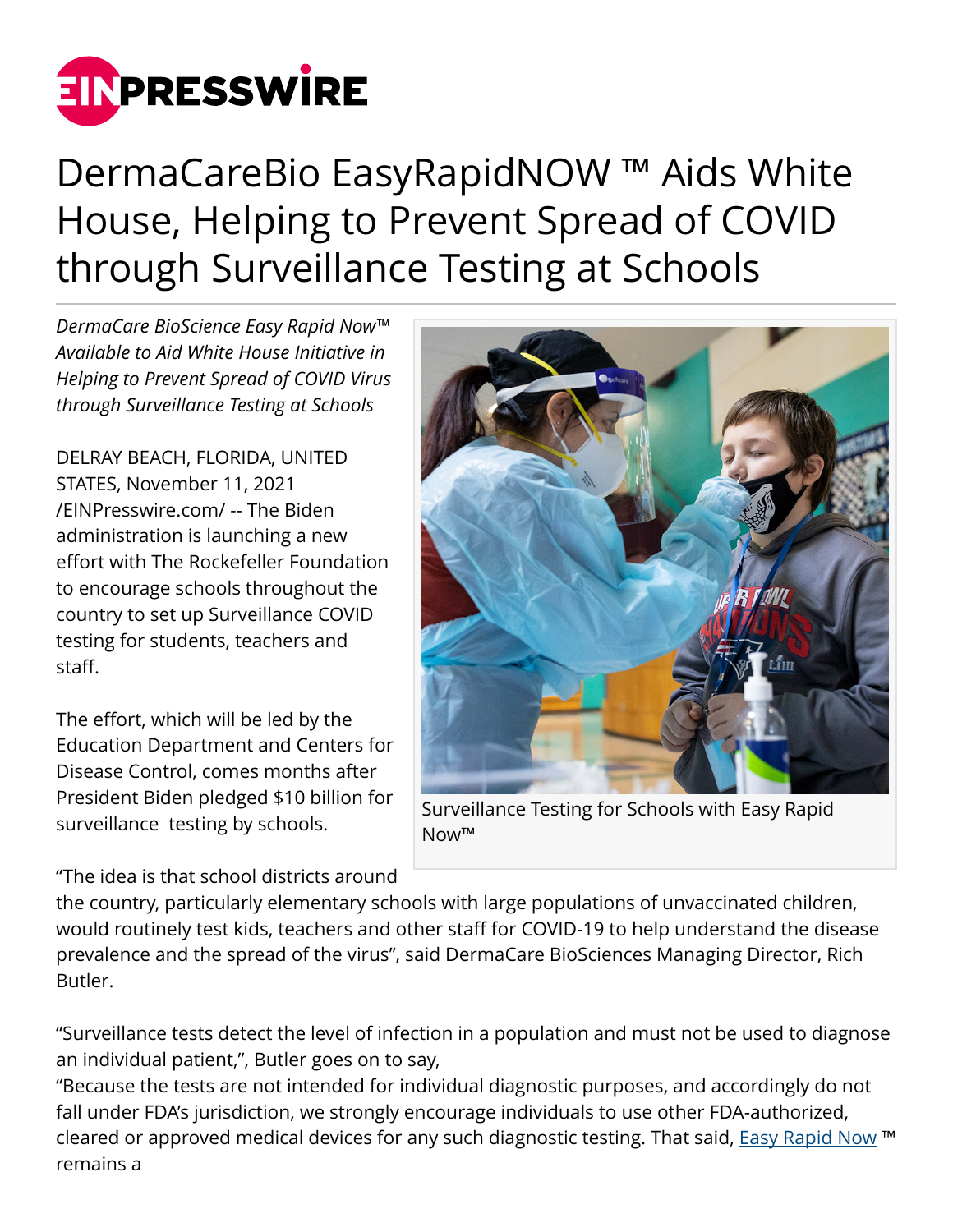viable option for epidemiologic surveillance use. Other FDA EUA Antigen Tests may be found at: [www.DermaCareBio.com"](http://www.DermaCareBio.com).

Surveillance for SARS-CoV-2 includes ongoing systematic activities, including collection, analysis, and interpretation of health-related data that are essential to planning, implementing, and evaluating public health practices and programs.

[Surveillance testing](https://www.fda.gov/medical-devices/coronavirus-covid-19-and-medical-devices/pooled-sample-testing-and-screening-testing-covid-19) is generally used to monitor for a community- or population-level occurrence, such as an infectious disease outbreak, or to characterize the occurrence once detected, such as looking at the incidence and prevalence of the occurrence.



Surveillance Testing is Key in Helping to Prevent the Spread of the COVID Virus

Surveillance testing is used to gain information at a population level, rather than an individual level, and results of surveillance testing can be returned in aggregate to the requesting institution.

## "

EasyRapidNow ™ enables schools, particularly elementary schools with large populations of unvaccinated children, to routinely test kids, teachers and staff to identify possible virus breakouts." *Rich Butler, Managing Director* As stated earlier, Surveillance is not intended to diagnose a disease in an individual but identifies the occurrence of infection within a population without reference to the infectious status of the individuals in that population. No diagnosis or treatment decision is made for any individual in that population.

"Easy Rapid Now™ is by far the least expensive rapid COVID test available for schools, universities and businesses, and other defined populations," said Butler, "and we generally do not have the same supply chain issues that many of the tests that are authorized by FDA for emergency use are

presently experiencing."

Easy Rapid NOW™ has European Commission (CE) and World Health Organization (WHO) Certification, comes packed 5 tests per kit and is in stock in South Florida. Shipments are usually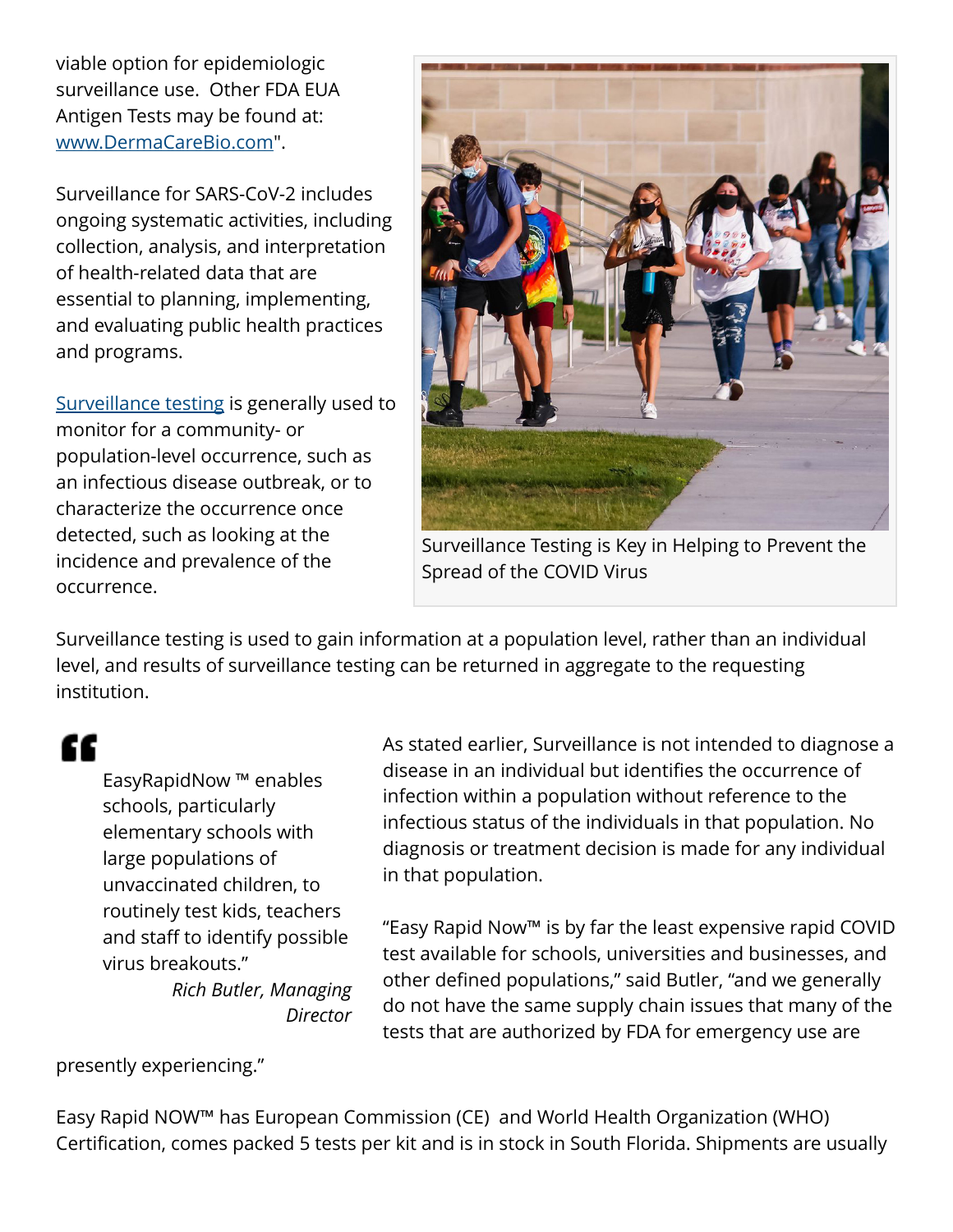within 48 hours from receipt order and payment, subject to shipping delays created by the impact of the COVID-19 pandemic.".

About Dermacare BioSciences:

Dermacare Biosciences is a wholly owned division of Dermacare Packaging & Private Label, LLC, based in South Florida. They are the manufacturers of Easy Rapid Now™ Covid Nasal Swab Antigen Test Kits, the leading Surveillance Rapid Covid Test used by corporations, universities, health care departments & more.

In addition, they have distribution arrangements with other leading brands of FDA Emergency Use Authorized Covid Rapid Nasal Swab Antigen tests that are for POC or OTC use. [www.DermaCareBio.com](http://www.DermaCareBio.com)

They are a supplier member of SAGE and PPAI since 1989.

To learn more, contact: info@dermacarebio.com Kelly@dermacarePKG.com or call 1- 833-DERMUSA 833-337-6872

Or visit: [www.EasyRapidNow.com](http://www.EasyRapidNow.com) or [www.DermacareBio.com](http://www.DermacareBio.com)

email: info@dermacarebio.com

Rich Butler DermaCare Packaging & Private Label +1 561-818-9105 [email us here](http://www.einpresswire.com/contact_author/3190126)





Surveillance Testing Kit Contents Easy Rapid Now™